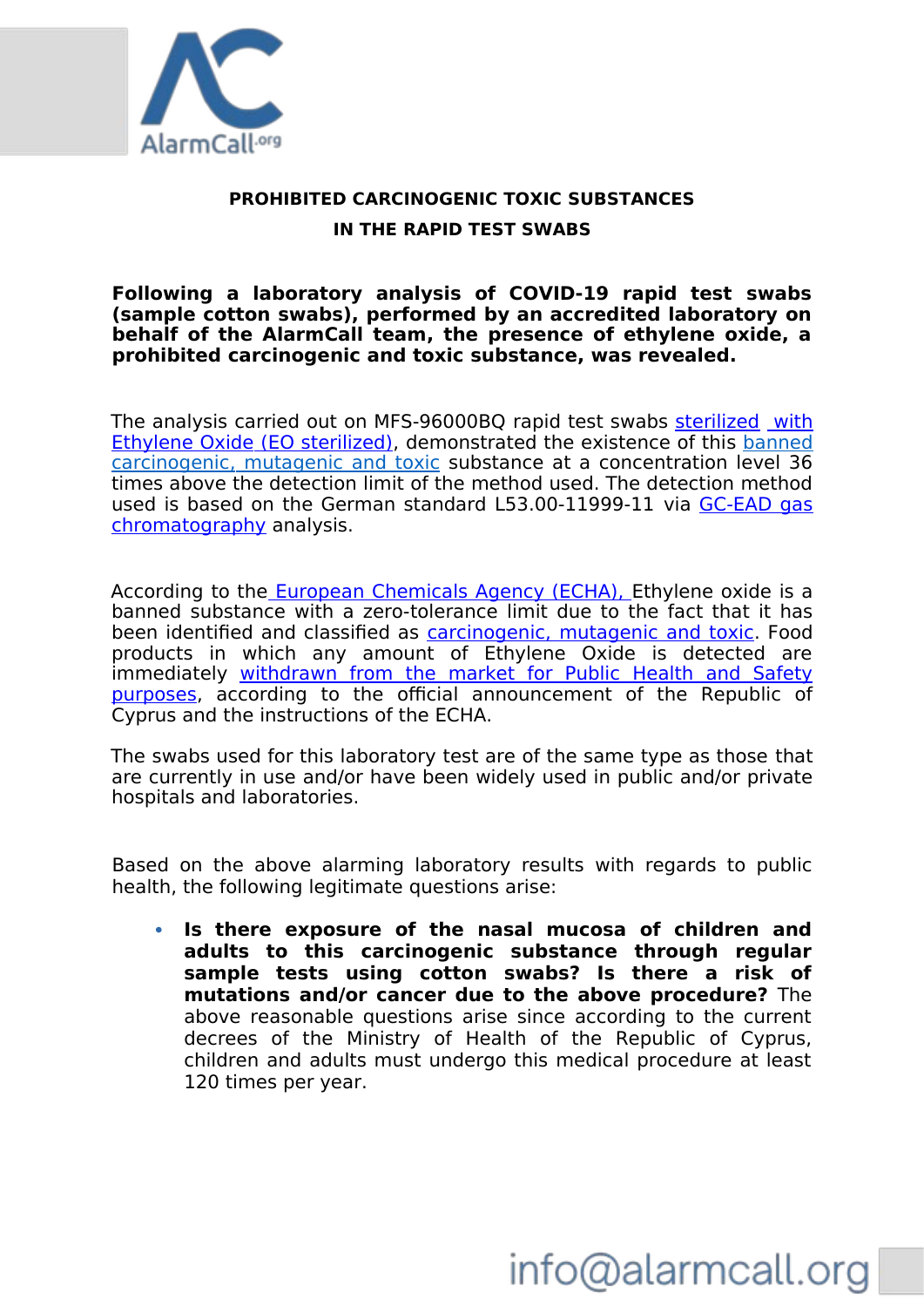

- Who are the competent bodies of the Republic of Cyprus that are responsible for checking and certifying the suitability of the medical equipment that is used regularly and en masse for the management of COVID-19?
- Have the competent bodies of the Republic of Cyprus (e.g., General Chemical State Laboratory, Health Services, Department of Labour Inspection) checked the concentration levels of this dangerous substance in medical equipment used for the management of the COVID-19 pandemic since March 2020?
- Has there been an official risk assessment of the possible consequences on the health of citizens belonging to vulnerable (children and pregnant women) and non-vulnerable groups, who are required by the decrees from the Ministry of Health of the Republic of Cyprus to carry out this medical procedure of control regularly and en masse since March 2020?
- It is a well-known fact that foods in which any quantity of Ethylene Oxide is detected, are immediately withdrawn from the market. Should we expect the corresponding withdrawal for these materials which come into direct contact with the nasal mucosa of a person, which has a rich vascular network with a high potential for absorbing substances that end up in the blood?

**Due to the direct exposure of the population through the nasal mucosa to this dangerous and carcinogenic substance, we ask the responsible authorities to:**

**- make a formal risk assessment on the basis of the current legislation of the Republic of Cyprus**

**- immediately discontinue the use of these Swabs until the matter has been properly investigated,**

**- saliva tests should be used for rapid detection where human tissues do not come into contact.** 

**We call on the Republic of Cyprus authorities to immediately withdraw this dangerous material for reasons of public health, until they carry out a thorough check on the existence of this dangerous substance or other dangerous residues.**

# info@alarmcall.org